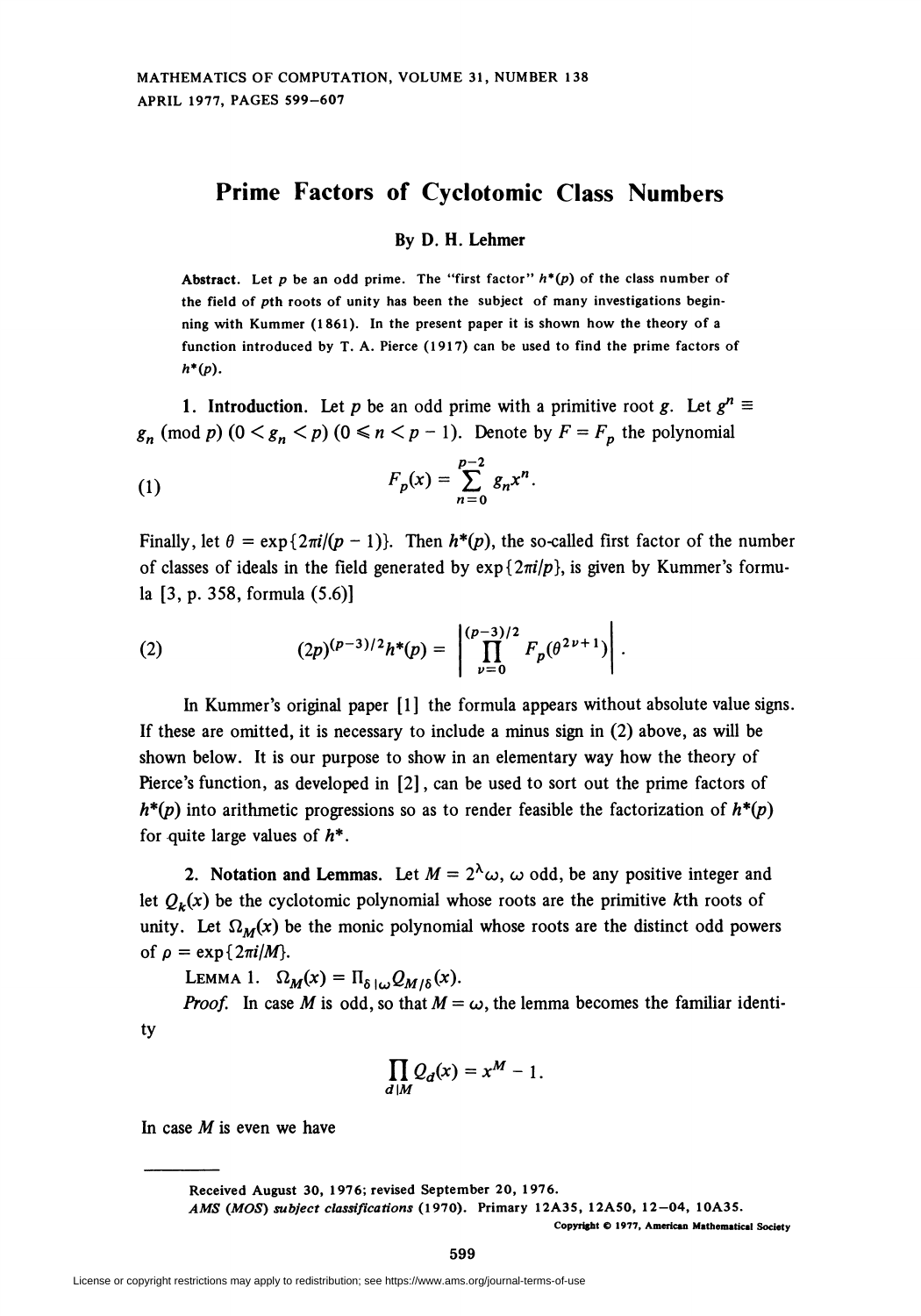$$
\Omega_M(x) = \prod_{n=1;n \text{ odd}}^M (x - \rho^n) = \prod_{\delta \mid \omega} \prod_{(t,M/\delta) = 1} (x - \rho^{t\delta}) = \prod_{\delta \mid \omega} Q_{M/\delta}(x).
$$

We define Pierce's function  $Q_k^*(P)$  of the polynomial P by

(3) 
$$
Q_k^*(P) = \prod_{i=1}^r Q_k(\beta_i),
$$

where  $\beta_i$  are the roots of P. When P is monic with integer coefficients, it is clear that  $Q_k^*(P)$  is an integer, being a symmetric function of the roots of P.

Before proceeding further, we give a variant of Kummer's formula (2) which has two advantages: (a) it is analytic, (b) it replaces  $F_p$  by a monic polynomial.

LEMMA 2. Let  $G_p(x)$  be the polynomial

(4) 
$$
G_p(x) = \sum_{n=0}^{p-2} g_n x^{p-n-2}.
$$

Then

(5) 
$$
(2p)^{(p-3)/2}h^{*}(p) = \prod_{\nu=0}^{(p-3)/2} G_{p}(\theta^{2\nu+1}).
$$

Proof. Comparing (4) with (1), we see that

$$
G_p(x) = x^{p-2} F_p(1/x)
$$

and that

$$
|G_p(\theta^{2\nu+1})| = |\theta^{(p-2)(2\nu+1)}||F_p(\theta^{p-2-2\nu})| = |F_p(\theta^{2\lambda+1})|,
$$

where

$$
\lambda = (p-3)/2 - \nu.
$$

Hence the product in (5) does not differ in absolute value from that in (2). It remains to show that it is positive.

If we compare  $\theta^{2\nu+1}$  with  $\theta^{2\lambda+1}$ , where  $\lambda$  is defined by (6), we see that they are complex conjugates and so the corresponding factors of (5),  $G_p(\theta^{2\nu+1})$  and  $G_n(\theta^{2\lambda+1})$ , have a positive product to contribute to (5) as long as  $\nu$  and  $\lambda$  are distinct. If they are equal, their value is  $(p - 3)/4$ , which can happen only when  $p \equiv -1 \pmod{4}$ . It remains to consider this case in which  $\theta^{2\nu+1} = -1$ . To prove the lemma it suffices, then, to show that  $G_p(-1)$  is positive. In fact, more is true, namely if  $p \equiv 3 \pmod{4}$ 

$$
(7) \tGp(-1) = ph
$$

where h denotes the class number of the imaginary quadratic field  $K(\sqrt{-p})$ . We have only to note that

$$
G_p(-1) = \sum_{n=0}^{p-2} g_n(-1)^{p-n-2} = -\sum_{\nu=1}^{p-1} \nu\left(\frac{\nu}{p}\right),
$$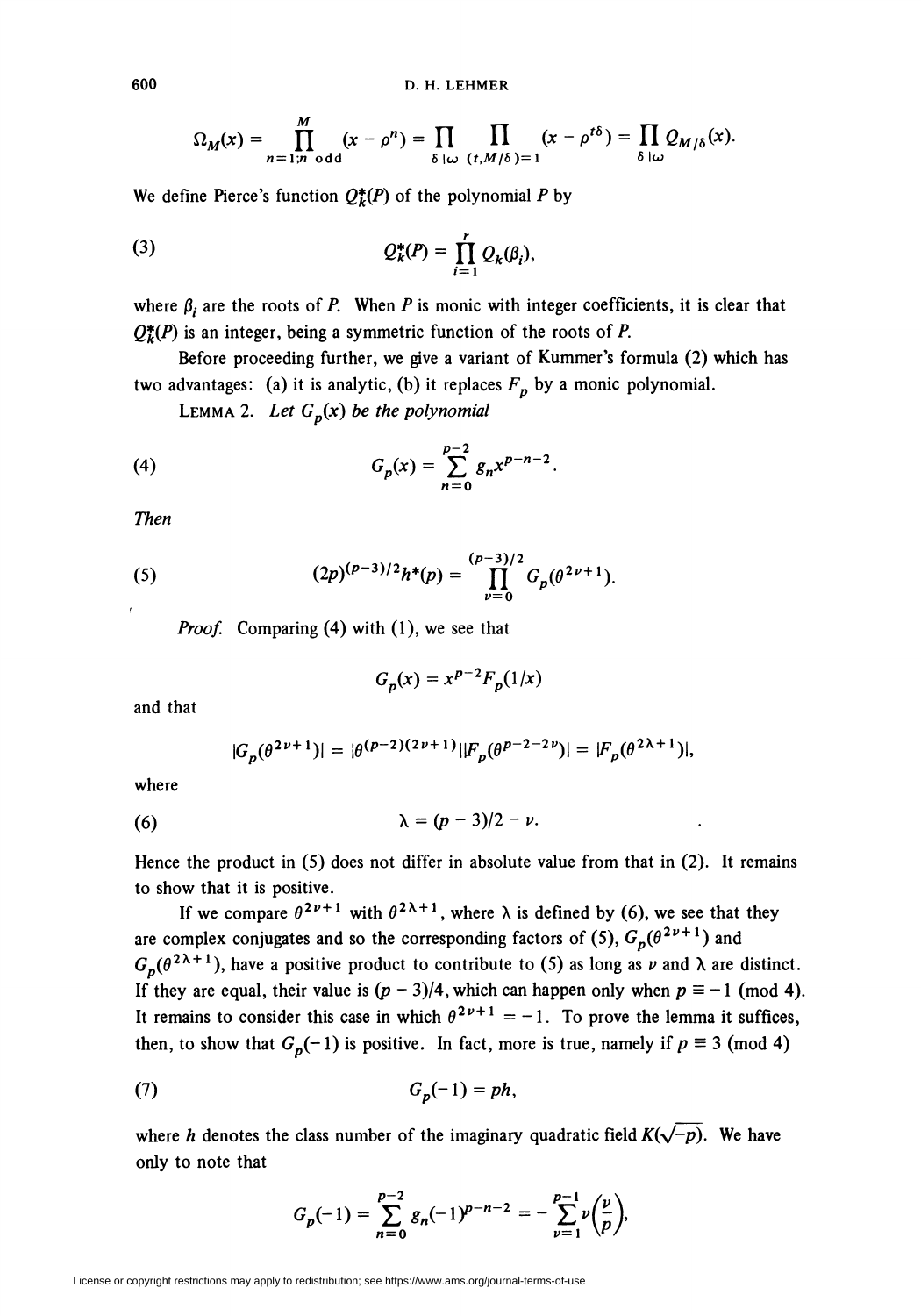since the  $g$ 's with even subscripts are the quadratic residues of  $p$ . But it is well known that (see, for example,  $[3, p. 344, \text{formula } (4.3)]$ )

$$
\sum_{\nu=1}^{p-1} \nu\left(\frac{\nu}{p}\right) = -ph
$$

so (7) follows and the lemma is proved. This also gives a simple proof of the following well-known [6]

COROLLARY. If  $p \equiv 3 \pmod{4}$ , then  $h^*(p)$  is divisible by h.

## 3. First Factorization Theorem.

THEOREM 1. Let p be an odd prime and let  $p - 1 = 2^{\lambda} \omega$  where  $\omega$  is odd. Then the right-hand member of

(8) 
$$
(2p)^{(p-3)/2}h^{*}(p) = (-1)^{(p-1)/2} \prod_{d|\omega} Q_{2^{\lambda}d}^{*}(G_{p})
$$

is a factorization into rational integers.

*Proof.* The degree of  $\Omega_{p-1}(x)$  is seen to be  $(p-1)/2$  while that of  $G_p(x)$  is p - 2. The right-hand side of (5) is the product of  $G_p(x)$  taken over the roots of  $\Omega_{n-1}(x)$  and is thus the resultant

$$
R(G_p, \Omega_{p-1}) = (-1)^{(p-2)(p-1)/2} R(\Omega_{p-1}, G_p)
$$
  
=  $(-1)^{(p-1)/2} \prod_{i=1}^{p-2} \Omega_{p-1}(\alpha_i) \quad (G_p(\alpha_i) = 0)$   
=  $(-1)^{(p-1)/2} \prod_{d|\omega} Q_{2\lambda_d}^*(G_p)$ 

by Lemma 1. Since  $G_p$  is monic with integer coefficients the  $Q^*$ 's are integers.

This theorem allows us to "divide and conquer" the problem of factoring  $h^*(p)$ by considering separately the prime factors of the  $Q^*$ 's.

4. Second Factorization Theorem. Of course, the product on the right of (8) must contain at least  $(p - 3)/2$  factors 2 and p, and we show in Section 5 how these can be removed automatically in obtaining a more efficient variant of (8). Other prime factors of  $Q_{2\lambda d}^*(G_p)$  may divide d and are called *intrinsic* factors and are discussed in Sections 8 and 9. They are easily discovered and removed. The remaining prime factors of  $Q_{2\lambda_d}^*$  are called *characteristic*. To facilitate their discovery we use the following lemma.

LEMMA 3. Let  $\pi^k$  be the highest power of a characteristic prime  $\pi$  dividing  $Q_{n}^{*}(p)$ . Let  $\mu$  be the least positive exponent for which  $\pi^{\mu} \equiv 1 \pmod{n}$ . Then  $\mu | k$ .

Proof. A proof of this fundamental result from the theory of Pierce functions is found in [1].

THEOREM 2. Let  $P_d = q_1q_2 \cdots q_t$  be the product of all the characteristic factors of  $Q_{2\lambda d}^*(G_p)$  into distinct powers of odd primes. Then

 $q_i \equiv 1 \pmod{2^{\lambda} d} \qquad (i = 1(1)t).$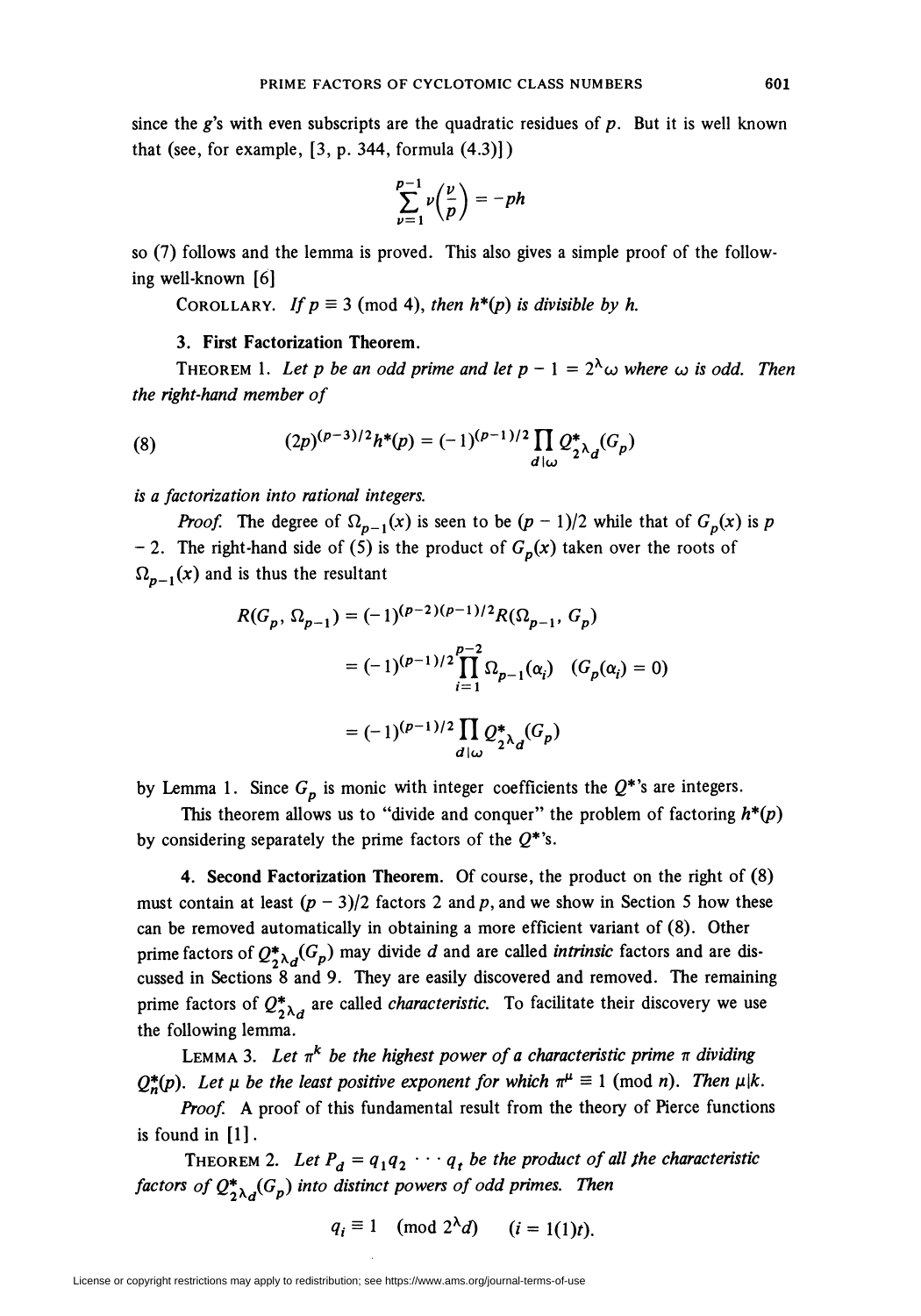*Proof.* Using Lemma 3 with  $\pi^{k} = q_i$ ,  $n = 2^{\lambda}d$ ,  $P = G_p$  and writing  $k = \mu j$ , we have at once

$$
q_i = \pi^k = (\pi^{\mu})^j \equiv 1^j = 1 \pmod{2^{\lambda} d}.
$$

To search for the prime factors of  $P_d$ , we therefore try as divisors of  $P_d$  only the numbers in the arithmetic progression  $2^{\lambda}dx + 1$  ( $x = 1, 2, 3, ...$ ). The first such divisor is either a prime or a power of a prime. After removing all such factors below some limit, an attempt can be made to represent the cofactor as  $a^2 - b^2$ . In this case *a* is restricted to one case modulo  $2^{2\lambda - 1}d^2$ .

5. Simplification of Character Sums. We now develop a practical method of computing an isolated value of  $Q_{2\lambda d}^*(G_p)$ . This involves four lemmas and the following notation.

*p* is an odd prime.  
\n*g* is a primitive root of *p*.  
\n
$$
p - 1 = ef
$$
 where *f* is odd.  
\n $\tau = e/(e, \text{ ind}_g 2)$ .  
\n $\alpha = \exp\{2\pi i/e\}$ .  
\n $\chi(k) = \chi_e(k) = \alpha^{\text{ ind}_g k} \quad (\chi_e(0) = 0)$ .  
\n $M_e(p) = \sum_{k=1}^{p-1} k \chi_e(k)$ .  
\n $m_e(p) = \sum_{k=1}^{(p-1)/2} \chi_e(k)$ .

LEMMA 4. Let r be any integer and let  $(r, e) = \delta$  so that  $e = \delta e_1$ . Then

(9) 
$$
\prod_{t \leq e; (t,e)=1} \{x - \exp(2\pi i r t/e)\} = \{Q_{e_1}(x)\}^{\phi(e)/\phi(e_1)},
$$

where  $\phi(n)$  is Euler's totient function.

**Proof.** The left member of (9) is a polynomial  $\psi(x)$  of degree  $\phi(e)$  which is monic and has for roots all the primitive  $e_1$ th roots of unity each with the same multiplicity v, say. That is,  $\psi(x) = {Q_{e_1}(x)}^p$ . Taking the degrees of both sides of this identity, we have  $\phi(e) = v\phi(e_1)$ , which proves the lemma.

LEMMA 5. The norm of  $2 - \chi(2)$  in the cyclotomic field of the eth roots of unity is

$$
N_e(2-\chi_e(2)) = \{Q_\tau(2)\}^{\phi(e)/\phi(\tau)}.
$$

*Proof.* Set  $r = \text{ind}_{g} 2$  and  $x = 2$  in Lemma 4. LEMMA 6. { $2 - \chi_e(2)$ } $M_e(p) = -pm_e(p)$ . **Proof.** First we note that  $\chi_e(-1) = -1$ . In fact

$$
\chi_e(-1) = \chi_e(p-1) = \alpha^{\text{ind}(p-1)} = \alpha^{(p-1)/2} = \exp{\pi i (p-1)/e} = (-1)^f = -1
$$

Now let  $M'$  denote the half sum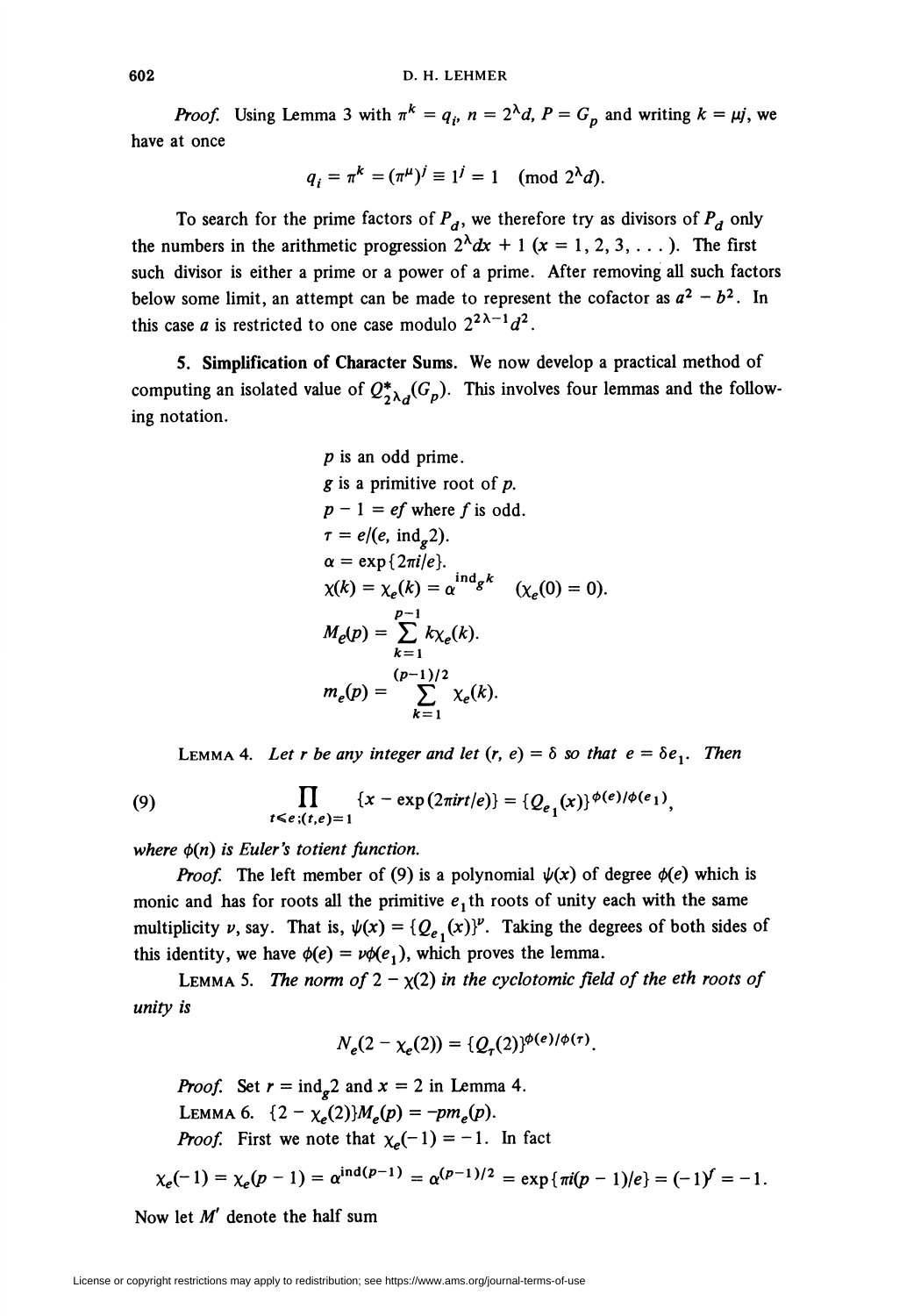$$
M'=M'_{e}(p)=\sum_{k
$$

Then

$$
M_e(p) - M' = \sum_{r < p/2} (p - r) \chi_e(p - r)
$$
\n
$$
= p \chi_e(-1) m_e(p) - \chi_e(-1) M'.
$$

Hence

(10) 
$$
M_e(p) = -pm_e(p) + 2M'.
$$

On the other hand,

$$
M_e(p) = \sum_{k < p/2} \{ 2k \chi_e(2k) + (2k+1) \chi_e(2k+1) \}
$$
\n
$$
= 2 \chi_e(2) M' + \sum_{k < p/2} (p - 2k) \chi_e(p - 2k)
$$

or

$$
\chi_e(2)M_e(p)=4M'-pm_e(p).
$$

Multiplying (10) by 2 and subtracting from (11) gives the lemma.

Theorem 3.

(12) 
$$
Q_e^*(G_p) = (-1)^{\phi(e)} p^{\phi(e)} N_e(m_e(p)) / (Q_\tau(2))^{\phi(e)/\phi(\tau)}.
$$

Proof. By definition (3), we have

$$
Q_e^* = Q_e^*(G_p) = (-1)^{\phi(e)} R(G_p, Q_e) = (-1)^{\phi(e)} \prod_{t \le e; (t,e)=1} G_p(\alpha^t)
$$
  
\n
$$
= (-1)^{\phi(e)} \prod_{t \le e; (t,e)=1} \sum_{n=1}^{p-1} g_n \alpha^{t(p-n-2)}
$$
  
\n
$$
= (-1)^{\phi(e)} \prod_{t \le e; (t,e)=1} \alpha^{t(p-2)} \prod_{t \le e; (t,e)=1} \sum_{n=1}^{p-1} g_n \alpha^{-tn}
$$
  
\n
$$
= \prod_{t \le e; (t,e)=1} \sum_{n=1}^{p-1} g_n \alpha^{tn} = \prod_{t \le e; (t,e)=1} \sum_{k=1}^{p-1} k \chi_e(k).
$$

That is,  $Q_e^*(G_p) = N_e(M_e(p))$ . By Lemmas 5 and 6 we have the theorem. We now define a new exponential sum  $W_e(p)$  by

(13)  
\n
$$
W_e(p) = W_e(p, t) = \sum_{n=1}^{(p-1)/2} {\epsilon_n - \epsilon_{n-1} \delta^{nt}}
$$
\nwhere  $\epsilon_n = \begin{cases} 1 & \text{if } g_n < p/2, \\ 0 & \text{otherwise.} \end{cases}$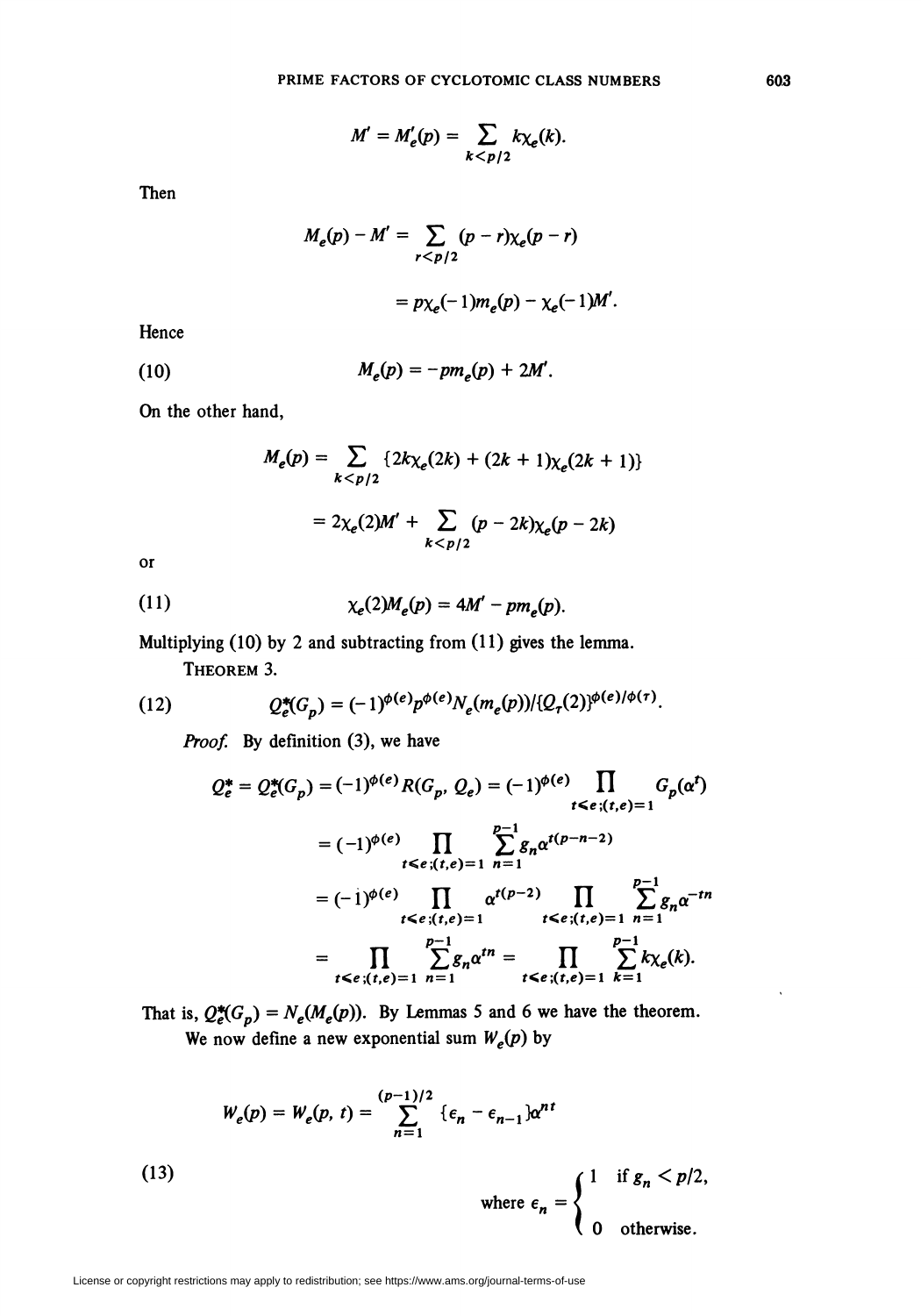Thus the coefficients of  $W_e$  are  $\pm 1$  or 0.

LEMMA 7.  $(1 - \alpha)m_e(p) = 2W_e(p, 1)$ .

**Proof.** For typographic simplicity, we write p' for  $(p - 1)/2$ . Since

$$
\alpha^{p'} = (\alpha^{e/2})^f = (-1)^f = -1
$$

and we have  $g_{n+p'} \equiv g^{p'} g_n \equiv -g_n \pmod{p}$ , then  $g_{n+p'} = p - g_n$  so that  $\epsilon_{p'+n} = 1 - g_n$  $\epsilon_n$ . In what follows the summation index v ranges over  $0 \le v \le (p-3)/2$ . From the above we can write

$$
m_e(p) = \sum_{k=1}^{p'} \alpha^{ind} s^k = \sum_{r=0}^{p-2} \epsilon_r \alpha^r = \sum \{\epsilon_p \alpha^p + \epsilon_{p'+p} \alpha^{p'+p}\}
$$

$$
= \sum \epsilon_p \alpha^p - \sum (1 - \epsilon_p) \alpha^p = 2 \sum \epsilon_p \alpha^p - \sum \alpha^p
$$

$$
= 2 \{\sum \epsilon_p \alpha^p - 1/(1 - \alpha)\}.
$$

Multiplying by  $(1 - \alpha)$ , we have

$$
(1-\alpha)m_e(p) = 2\sum_{n=1}^p (\epsilon_n - \epsilon_{n-1})\alpha^n = 2W_e(p, 1),
$$

since  $\epsilon_{p'} = 0$ . From this the lemma follows.

LEMMA 8.  $N_e(m_e(p)) = N(W_e(p, 1))2^{J(e)}$  where

$$
J(e) = \begin{cases} \phi(e) & \text{if } e \neq 2^k \\ \phi(e) - 1 & \text{if } e = 2^k \end{cases} (k \ge 1).
$$

Proof. This follows at once by taking norms of both sides in Lemma 7. Use is made of a theorem of Lebesgue [4] in writing

$$
\prod_{(t,e)=1} (1-\alpha^t) = Q_e(1) = 2 \quad \text{or} \quad 1
$$

according as e is a power of an (even) prime or not.

6. Main Theorem. We are now prepared to give a formula for the class number  $h^{*}(p)$  as a product of norms of exponential sums of the type  $W_{e}(p)$ , divided by certain cyclotomic polynomials evaluated at the point 2. In stating the result there is some recapitulation of notation.

THEOREM 4. Let  $p$  be an odd prime with  $g$  any primitive root. Let  $e$  range over all divisiors of  $p - 1$  whose codivisors are odd. Let

$$
\tau = \tau(e) = e/(e, \text{ ind}_{\sigma} 2),
$$

and let  $h_e(p) = p^{\lfloor e/(p-1)\rfloor} N_e(W_e(p))/\{Q_{\tau(e)}(2)\}^{\gamma}$ , where

$$
\gamma = \gamma(e) = \phi(e)/\phi(\tau).
$$

**Then**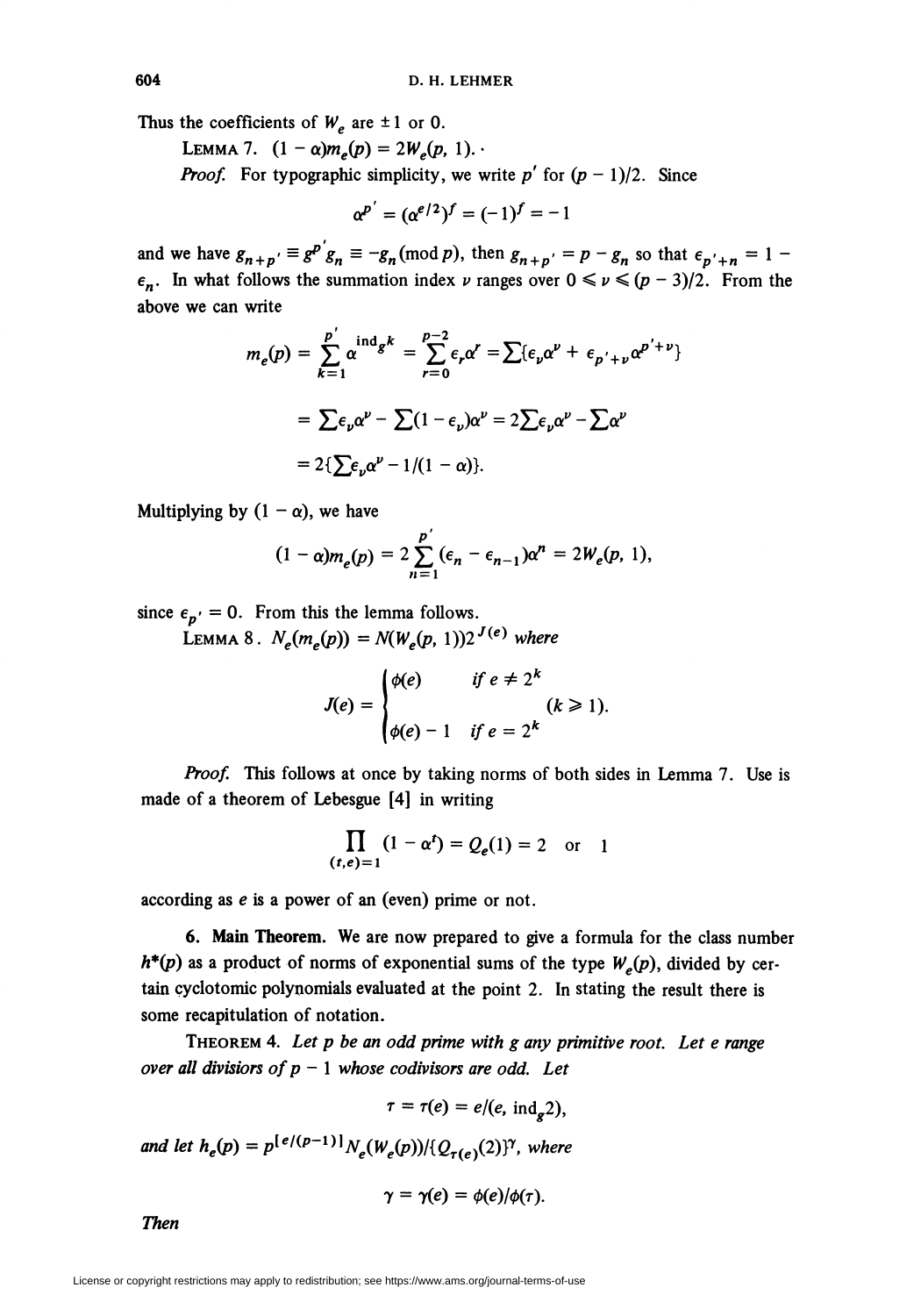(14) 
$$
h^*(p) = \prod_e h_e(p).
$$

Proof. This follows at once from putting together Theorem 1, Theorem 3, and Lemma 8, using  $e = 2^{\lambda}d$ ,  $\tau = \tau(d)$ , and the fact that

$$
\sum_{d|\omega} \phi(2^{\lambda}d) = \frac{p-1}{2}
$$

At first sight, it would appear from  $(14)$  that  $h^*(p)$  is always divisible by p. Of course, this is not so. The explanation is that p divides the denominator,  $Q_{\tau(\omega)}(2)$ . To see this we note [5] that

$$
\tau(\omega) = (p-1)/((p-1), \text{ ind } 2)
$$

is the exponent or order of 2 modulo p. Hence p is a divisor of  $Q_{\tau(\omega)}(2)$ . Otherwise, it is the responsibility of the numerator  $N$  of each factor to be divisible by the denominator  $Q^{\gamma}$ . This affords an excellent check on calculation of N.

To illustrate Theorem 4 we give the simple example of  $p = 31$ . Here we have  $g = 3$ ,  $\lambda = 1$ ,  $\omega = 15$ ,  $\text{ind}_3 2 = 24$ . The various elements in each factor may be tabulated thus.

| e  | $\tau(e)$ | $\gamma(e)$ | $\{Q_{\tau}(2)\}^{\gamma}$ | $N_e(W)$ |
|----|-----------|-------------|----------------------------|----------|
| 2  |           |             |                            | ર        |
| 6  |           | 2           |                            | 3        |
| 10 | 5         |             | 31                         | 31       |
| 30 |           | 2           | $31^{2}$                   | 31       |

Hence

$$
h^*(31) = 31 \cdot 3 \cdot 3 \cdot \frac{31}{31} \cdot \frac{31}{31^2} = 9.
$$

7. Simple Special Cases. When the greatest common divisor  $(2^{\lambda}d, \text{ind } 2) = \delta$ , is specified, the parameters  $\tau$  and  $\gamma$  can be tabulated as follows. Here we have written e for  $2^{\lambda}d$  and q is an odd prime.

| δ              | т      | γ                                                                                                                             |
|----------------|--------|-------------------------------------------------------------------------------------------------------------------------------|
| 1              | e      |                                                                                                                               |
| $\overline{2}$ | e/2    | $\begin{cases} 1 & \text{if } 2 \parallel e \\ 2 & \text{otherwise} \end{cases}$                                              |
| 4              | e/4    | $\int 2$ if 4    e<br>otherwise<br>$\overline{4}$                                                                             |
| q              | e/q    | $\int q-1$ if $q \parallel e$<br>otherwise                                                                                    |
| La             | e/(2q) | 2 if $2 \parallel e, q \parallel e$<br>q if $2 \parallel e, q^2 \parallel e$<br>$2q - 2$ if $4   e, q    e$<br>$2q$ otherwise |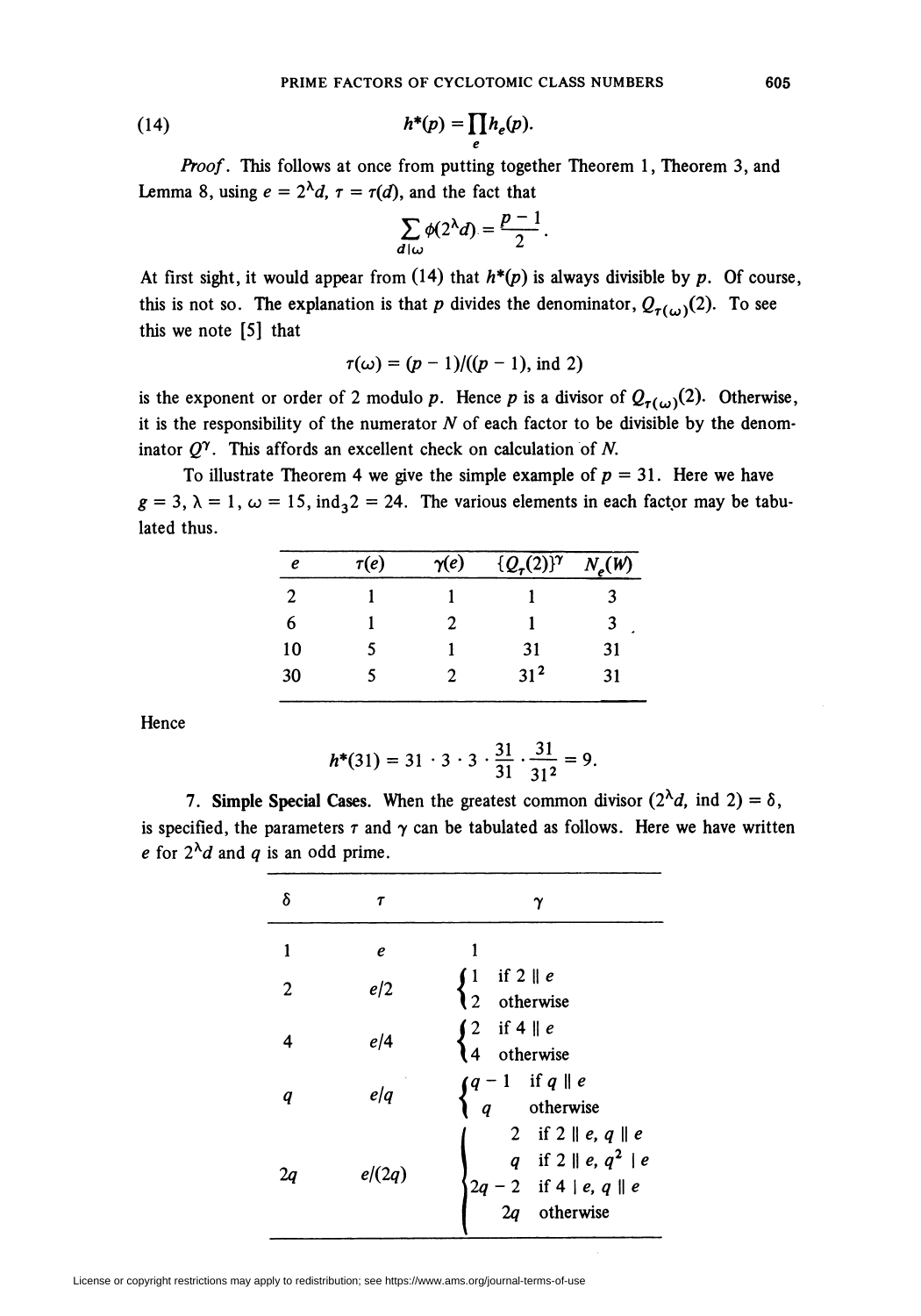The case where  $p$  is a Fermat prime results in  $(14)$  having but a single factor. Setting  $p = 2^{2^{\nu}} + 1$ , we find  $q = 3$ ,  $\lambda = 2^{\nu}$ ,  $\omega = 1$ ,  $e = 2^{2^{\nu}}$ , so  $\tau(e) = 2^{\nu+1}$ ,  $\gamma(e) =$  $2^{2^{\nu}-\nu-1}$ ,  $Q_{\tau}(2) = 2^{2^{\nu}} + 1 = p$ . For example, for  $p = 257$  we have  $\nu = 3$  so  $\gamma(e) =$ 16. This means that  $N_{2.56}(W_{2.56}(257))$  must be divisible by 257<sup>15</sup> and since 257 is an irregular prime, we can expect  $257<sup>16</sup>$ . In fact,

$$
h^*(257) = 257.20738946049
$$
  
1022997744563911961561298698183419037149697

a factorization into primes.

This alarmingly large value of  $\gamma$  is unusual for primes p in general. Ordinarily,  $\gamma$  rarely exceeds 2 and the denominator  $Q^{\gamma}$  is very small compared with the numerator  $N(W)$  in (14).

8. Odd Intrinsic Factors of  $h_e(p)$ . For those odd primes q which divide both e and  $h_e(p)$  there is a "law of repetition", namely

THEOREM 5. Let  $p - 1 = ef$  where f is odd. Let q be a prime factor of f. Then  $h_{ea}(p)$  is divisible by q if and only if  $h_{e}(p)$  is divisible by q.

**Proof.** By (12) and (8) it suffices to prove the same fact about  $Q_{eq}^*$  and  $Q_e^*$ . Now

$$
Q_{eq}^* = N_{eq}(M_{eq}(p)) = \prod_{(t,eq)=1; t < eq} \sum_{n=1}^{q-1} g_n \alpha_1^n
$$

where we have set  $\alpha_1 = \exp\{2\pi i/(eq)\}\$  so that  $\alpha_1^q = \alpha$ . If we use the multinomial theorem identity

$$
(x_1 + x_2 + \cdots + x_{p-1})^q = x_1^q + x_2^q + \cdots + x_{p-1}^q + qF(x_1, \ldots, x_{p-1}),
$$

we have

$$
(Q_{eq}^*)^q = \prod_{(t,eq)=1} \sum_{n=1}^{q-1} g_n^q \alpha^{tn} + q \Phi,
$$

where  $\Phi$  is a symmetric polynomial in the powers of  $\alpha_1$  with integer coefficients. Thus we have

$$
Q_{eq}^* \equiv \left\{ \prod_{t \leq e, (t,e)=1} \sum_{n=1}^{p-1} g_n \alpha^{tn} \right\}^{\phi(eq)/\phi(e)} \pmod{q}
$$

or

$$
Q_{eq}^* \equiv (Q_e^*)^{\theta} \pmod{q},
$$

where

$$
\theta = \begin{cases} 1 & \text{if } q \mid e, \\ q - 1 & \text{otherwise.} \end{cases}
$$

Thus  $q\vert Q^*_{eq}$  if and only if  $q\vert Q^*_{e}$ . This proves the theorem.